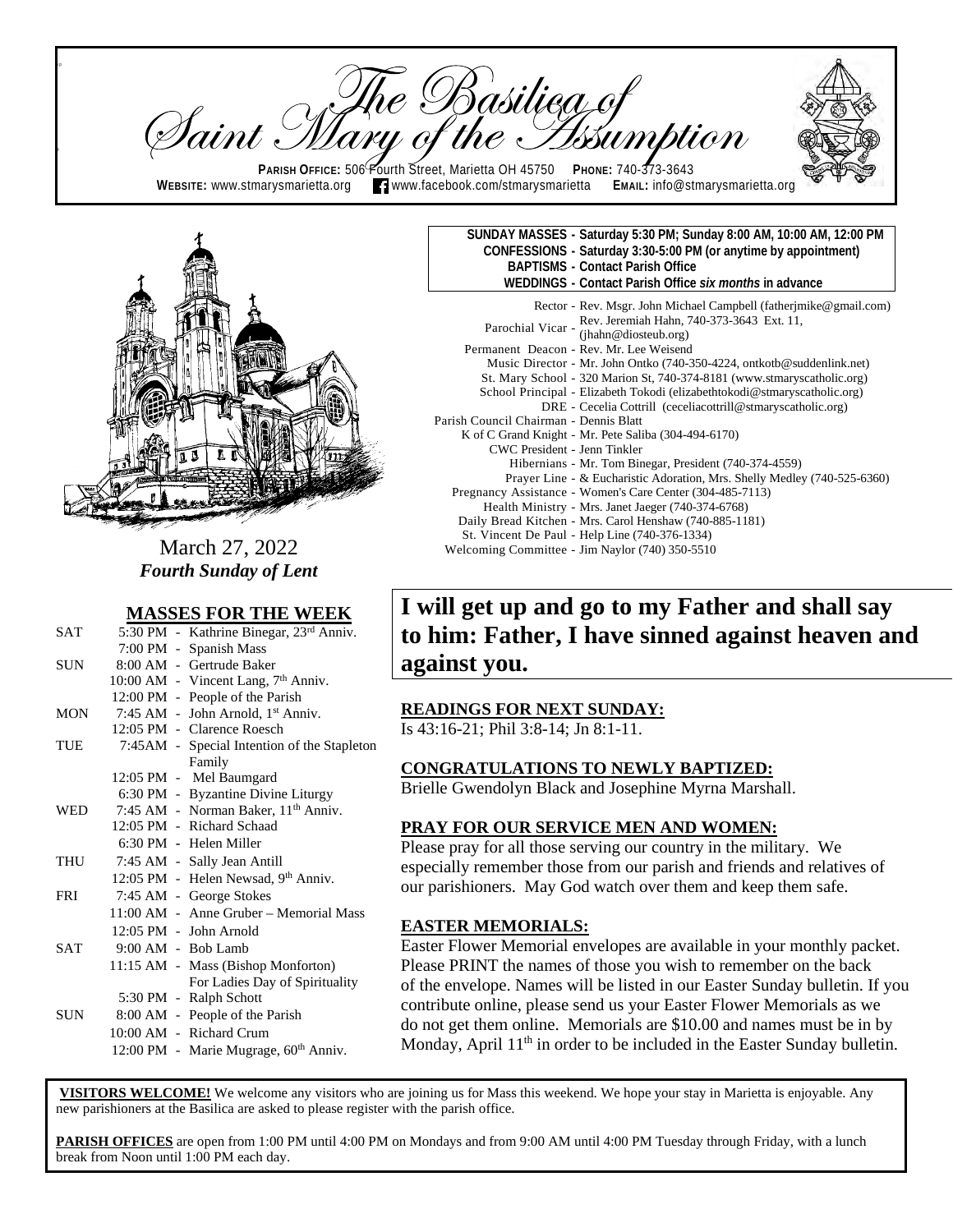|              |           |                          | <b>MEETINGS AND EVENTS</b>                                             |
|--------------|-----------|--------------------------|------------------------------------------------------------------------|
| <b>TODAY</b> | 5:30 PM   | $\overline{\phantom{a}}$ | Youth Group Meeting in the Basilica Social Hall.                       |
| <b>MON</b>   | 6:15 PM   | $\overline{\phantom{a}}$ | Our Lady of Perpetual Help Devotions. See announcement.                |
|              | 7:00 PM   | $\overline{\phantom{a}}$ | RCIA in the Basilica Social Hall.                                      |
| <b>WED</b>   | 8:20 AM   | $\overline{\phantom{a}}$ | 7:00 PM – Eucharistic Adoration in the Chapel of the English Martyrs.  |
|              | $6:00$ PM | $\overline{\phantom{a}}$ | Basilica Book Club in the Social Hall. See announcement.               |
| THU          | 8:30 AM   | $\overline{\phantom{a}}$ | Cleaning the Basilica. See announcement.                               |
| <b>FRI</b>   | 8:20AM    | $\overline{\phantom{a}}$ | 7:00 PM – Eucharistic Adoration in the Chapel of the English Martyrs.  |
|              | 5:00 PM   | $-$                      | Fish Fry at Saint Mary Catholic School.                                |
|              | $7:00$ PM | $\overline{\phantom{a}}$ | Stations of the Cross, Benediction, Confessions. See announcement.     |
| <b>SAT</b>   | 8:30 AM   | $\overline{\phantom{a}}$ | Lenten Day of Spirituality for Women of the Diocese. See announcement. |

## **The Lord Will Never Be Outdone In Generosity!**

| Total collection last weekend:                          | \$12,967.00 |
|---------------------------------------------------------|-------------|
| Amount needed each week to<br>meet the Basilica budget: | \$14,225.00 |

*God bless those who support our Basilica Parish!*

### **SECOND COLLECTION**

On the first weekend of each month there is a second collection for the maintenance of our Basilica. This collection will be taken up at all Masses next weekend, April 2 & 3.

### **ONLINE GIVING**

Online giving is available at the Basilica. For more information, please visit this website: [http://www.stmarysmarietta.org](http://www.stmarysmarietta.org/) and go to the left side of the web page. Click on the GIVE ON LINE button to see more information or to sign up.

### **BASILICA FOUNDATION**

A fund has been established by the Marietta Community Foundation for the maintenance and repairs of our Basilica. This fund is separate from the monthly maintenance collection. Our goal is to have at least One Million in the fund before using it. To donate, contact the Community Foundation.

### **GROUNDS CLEAN-UP**

 Knights will clean the grounds around the Basilica for Easter on Monday, April  $4<sup>th</sup>$ , from 4:00 PM to 6:00 PM. Mulching, parking lot cleanup, etc. will be done that evening. All parishioners are welcome to help- just show up. For more information, call - 740-525-0053.

### **ST. MARY CATHOLIC SCHOOL NEWS**

**Easter Candy Fundraiser:** St. Mary Catholic Home & School Organization is holding a fundraiser from now until April 10, 2022 with the popular Sarris Candies Company out of Pennsylvania. Ordering is completely online and every order ships directly to you within 72 hours of ordering for only \$5 per address. Our organization will profit 25% of all sales.

The Home & School Organization sponsors many things at our school, including treats for students and staff during Catholic Schools Week, prizes during Right to Read Week, traveling museums, field trips, fees for academic competitions, purchasing special school supplies such as a new laminator and so much more! Visit SarrisCandiesFundraising.com. and be sure to use the group code **10-3985.** (Entering a seller name is not necessary). Any questions, please contact [brimoore@stmaryscatholic.org](mailto:brimoore@stmaryscatholic.org)

St. Mary Catholic School is registering for the 2022-2023 Academic year. We offer classes in Preschool 3, Preschool 4 (1/2 day or full day options 3 to 5 days per week), Prekindergarten through  $8<sup>th</sup>$  grade. To learn more about our wonderful, and academically challenging school, please call the school office at 740-374-8181 or email Mrs. Bradley to schedule your personal tour at [tammibradley@stmaryscatholic.org](mailto:tammibradley@stmaryscatholic.org) 

### **BULLETIN ANNOUNCEMENTS**

Bulletin announcements must be in by Wednesday morning in order to be included in the following weekend's bulletin. They must be in writing, we cannot accept bulletin announcements by phone. Thank you for your cooperation.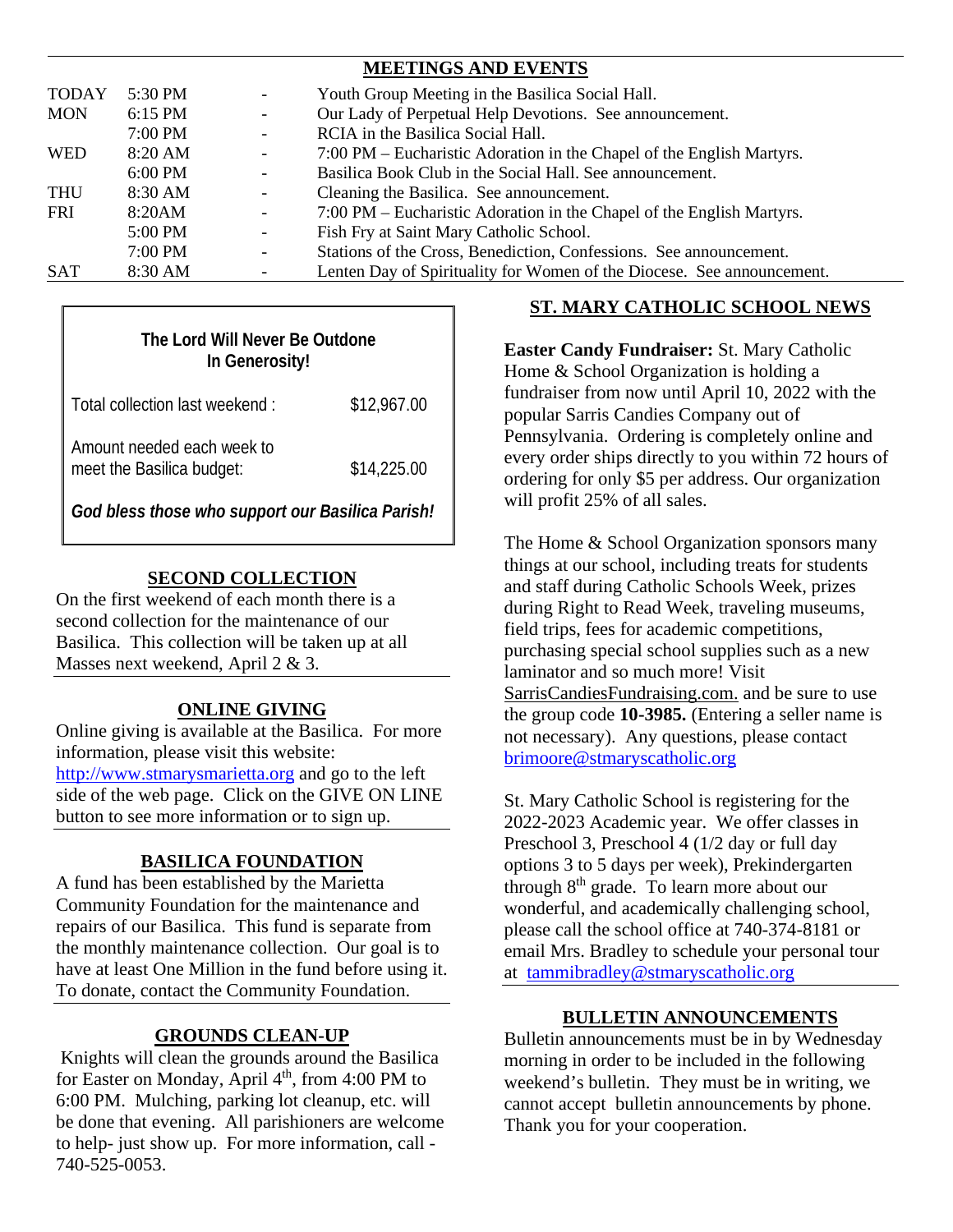### **MY DEAR BROTHERS AND SISTERS**

I want to express my personal gratitude to those of you who responded to the 2022 Diocesan/Parish Share Campaign – either through your financial support or through your prayers. Our parishes and ministries throughout the Diocese of Steubenville rely on your generosity to continue the Mission of the Church. Your generosity is a sign of your love for your Church and for one another.

For those who were unable to complete their pledge for the DPSC last weekend, additional pledge cards are available. Please take a moment to complete a card. You can drop it in the collection basket or mail it directly to the diocese. You can also contribute to the campaign online at give.diosteub.org.

May the Lord continue to bless you and our beloved Diocese of Steubenville.

Yours in Christ, Most Reverend Jeffrey M. Monforton Bishop of Steubenville

### **VISIT FROM THE EASTER BUNNY TO YOUR HOME**

Sunday, April 10<sup>th</sup>. Schedule a Personal Visit from the Easter Bunny to your home. (Our hopes are to be back to an amazing egg hunt next Spring). Submit the form at stmarysmarietta.org/bunnyvisit and the Easter Bunny will drive throughout the area delivering pre-packaged candy and a personal visit to your home (outside or on your porch). Visits are limited to children and grandchildren of the Basilica within the Marietta area. For those outside Marietta, there will be two stops at the Basilica parking lot and Saint Mary Catholic School parking lot. Times will be announced once we have a schedule of homes to visit. We are accepting donations of small wrapped candy at baskets at all entrances. Questions? Call Lora Offenberger at 740-374-2126.

### **BASILICA BOOK CLUB**

Our next meeting will be March  $30<sup>th</sup>$  at 6:00 PM in the Social Hall. All are welcome, bring a friend. The March Book is **The Stranger in the Lifeboat** by Mitch Albom. If you are not able to read the book, a summary will be presented. If you have questions, call Debbie Lazorik at 740-434-3769.

### **FOOD FOR FAMILIES**

At the Saturday and Sunday Masses on April 2 & 3 the Knights of Columbus will be holding a food drive to benefit the Daily Bread Kitchen. The most important items needed include: spaghetti sauce, green beans, peaches, applesauce, pineapple, pears, fruit cocktail, chicken broth, cream of chicken soup, cream of mushroom soup, and cream of celery soup. All parishioners are invited to participate. Collection bins for donations will be located on each of the side entrances of the Basilica.

### **LENTEN DAY OF SPIRITUALITY FOR WOMEN**

A Lenten Day of Spirituality for all women of the Steubenville Diocese will be held here at the Basilica on Saturday, April 2. Registration will be from 8:30 -9:45 AM.

Opening and Introduction will begin at 10:00 AM and the First Session will be at 10:15 AM. Bishop Monforton will celebrate Mass at 11:15 AM, followed by Lunch at Noon. The Second and Third Sessions will be at 1:15 and 2:15 PM. All sessions will be presented by Kimberly Hahn.

The fee of \$25 per person includes lunch. Make reservations through our CWC President, Jen Tinkler or by contacting DeDe Kidder, P.O. Box 31, Toronto, OH. The fee of \$25 is payable in advance.

### **CWC 3 QUILT RAFFLE**

To continue our effort to provide clean, safe and reliable water to a community in an impoverished country, CWC is holding a quilt raffle. We are halfway to our goal of raising \$6,000. Quilts are on display at the parking lot side entrance. Tickets are \$5.00 each or 9 for \$40.00. You need only fill out the form below, along with the number of entry tickets you wish. We will fill the rest out for you. place in an envelope marked "Quilt". Checks made payable to CWC.

### --------------------------------------------------------------- **Quilt Raffle Entry**

Name\_\_\_\_\_\_\_\_\_\_\_\_\_\_\_\_\_\_\_\_\_ Phone \_\_\_\_\_\_\_\_\_\_

# of Entry Tickets \_\_\_\_\_ (we will fill entry blanks for you)

Amount Enclosed \$ \_\_\_\_\_\_ (\$5 each or 9 for \$40)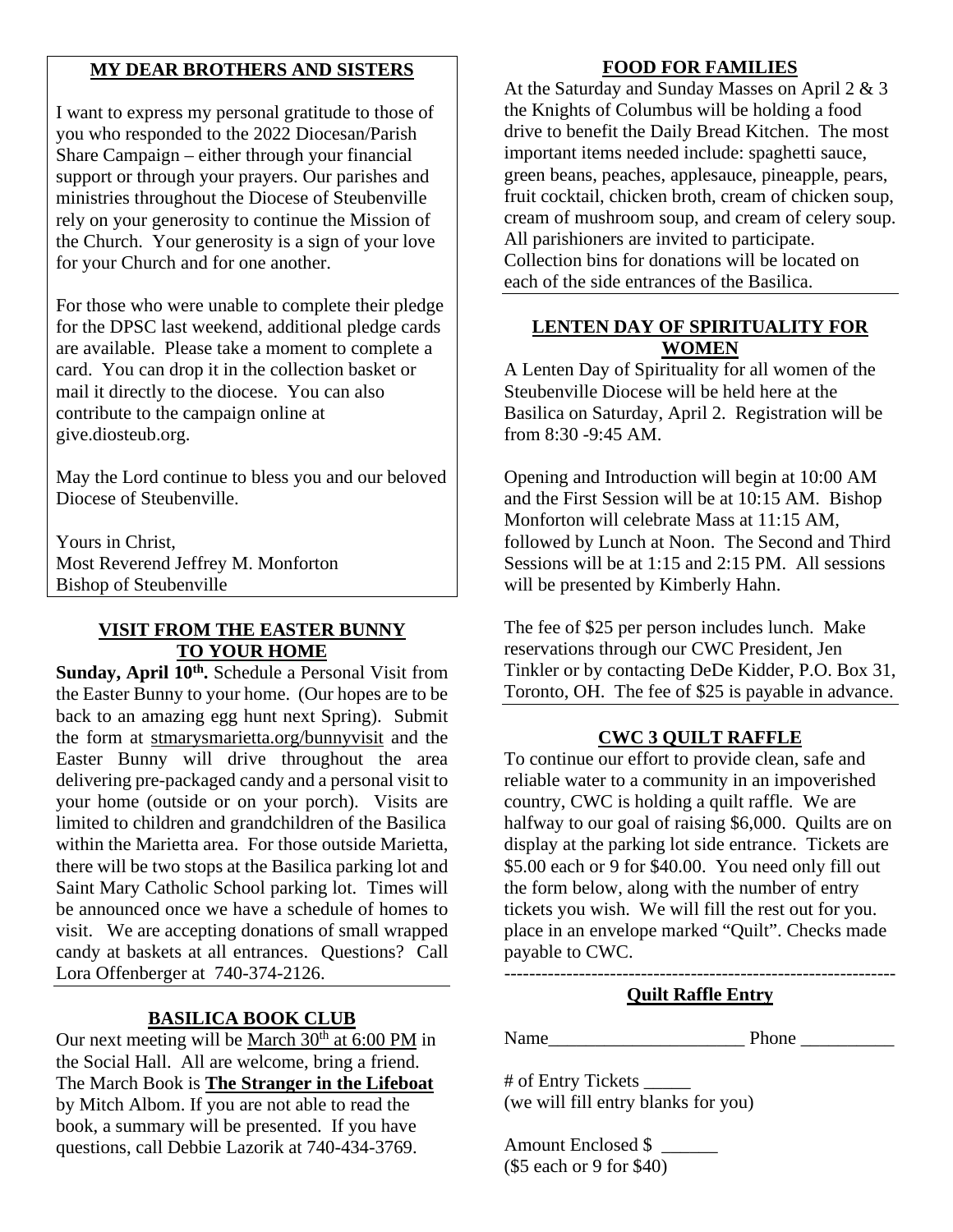

## **THE FOURTH SUNDAY OF LENT**

**March 27, 2022 Notes on the Gospel** 

 **All the tax collectors and sinners there crowded around to hear Jesus. But the Pharisees and scribes grumbled, "This man hangs around with sinners. He regularly dines with them." So, Jesus told them a parable.**

 **"There was a man with two sons, the younger of the two said to his father, 'Give me the money you've saved for me.' Not much later, the younger son gathered what he had, and traveled to a distant country. There, he wasted his money as fast as he could. After he spent all his money, there was a great famine where he lived. He became very poor. So he went into the countryside and got hired by one of the local citizens to tend pigs in the fields. The hungry younger son yearned to eat the pig slop, but no one offered him any. Then he came to his senses. 'How many of my father's workers have more than enough to eat,' he thought. I'll get up, go home to my father, and say to him, 'I've sinned against God. I don't deserve to be called your son. Just hire me as one of your workers.' So, he got up and went home to his father.**

 **While he was still in the distance, his father saw in and was filled with love for his son. He ran up to his son and kissed him. The son tried to say, "Father, I've sinned against God, and against you. I don't deserve to be called your son.' The father turned to his servant. "Quick! Go get the best robe we have. Clothe him with it. Put the family ring on his finger and put sandals on his feet. Prepare the calf we have raised for special occasions. We're going to have a celebration for my son was dead, for my son has come back to life. He lost his way, but now he's found it again!'**

 **The older son was working in the fields, and returned home. He heard music and dancing, and asked what is going on? "Your brother has come home,' the servant replied. 'Your father slaughtered the specially-raised calf, because he accepted your brother back into the family, safe and sound.' The brother became very angry and refused to enter the house. He turned to his father and said: 'Listen, Father! For years, I have slaved for you and have never once disobeyed you. However, you have never given me anything to share with my friends. Yet, after your son wasted his money on wild living and then came back, you throw him a coming home party!' 'My son,' the father replied, 'you're always with me. Everything I have is yours. However, we must celebrate. Your brother was dead. Now he lives. He was lost. Now he's found.'"**

 **In the parable of the Prodigal Son, the early followers of Jesus could see themselves at the celebration; the ritual was baptism itself, the sign of repentance, rebirth, and new life with the Father. The older son represented the Pharisees. Pharisees could not understand the Christian point of view; sinners who did not keep the Law could please God by repenting. The Pharisees could not understand the impact of repentance.**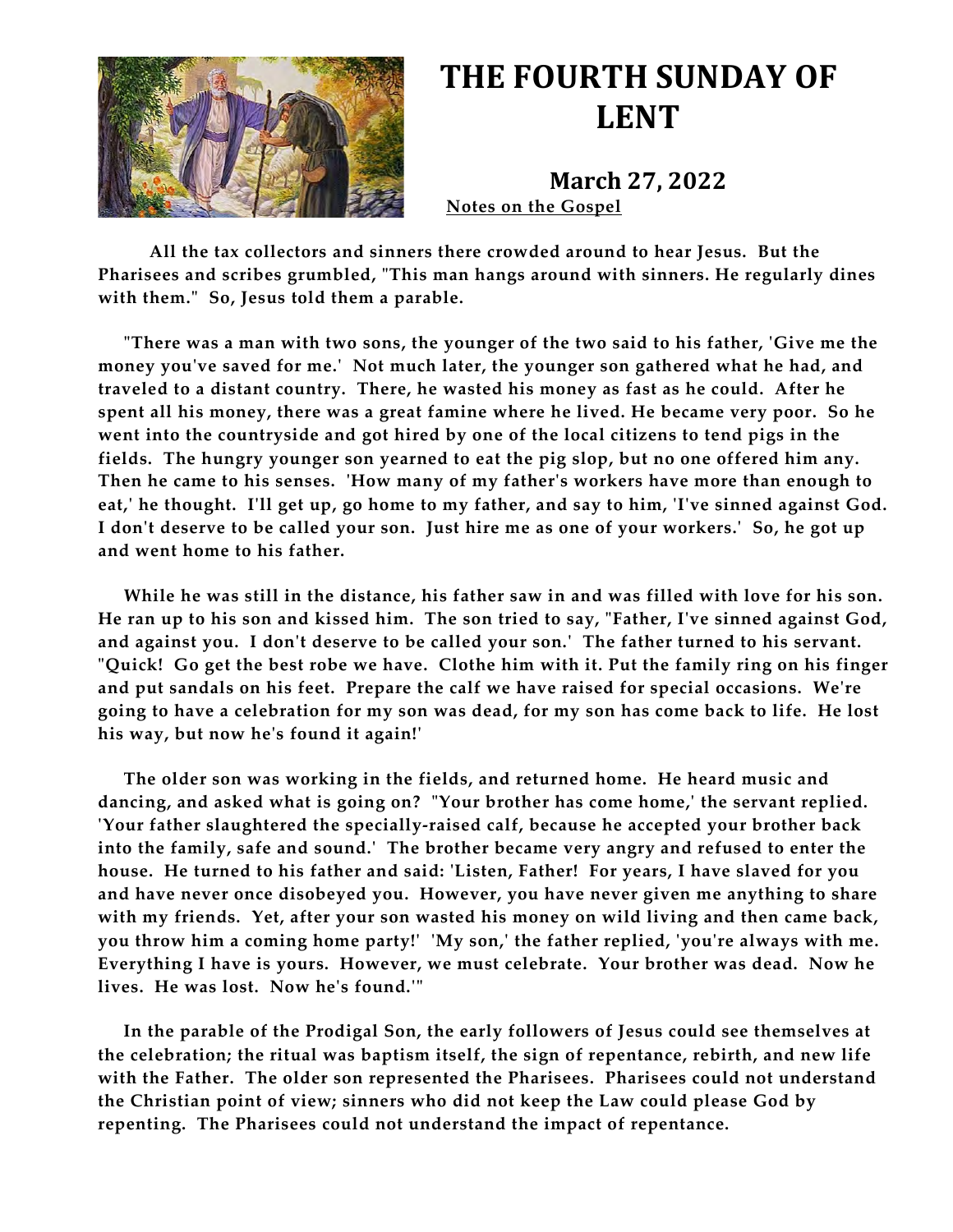## **ADORATION OF THE BLESSED SACRAMENT**

 **Adoration of Jesus in the Most Blessed Sacrament takes place in the Basilica's Chapel of the English Martyrs on Wednesday and Friday of each week. For Lent, we ask all adorers to invite at lest one other parishioner to join them in Adoration during Lent and hopefully every week after Lent. We invite all parishioners to visit the Lord in the Blessed Sacrament. Jesus stays with us in the Blessed Sacrament to refresh us in mind, in heart and in spirit. Take advantage of Eucharistic Adoration.** 

**\_\_\_\_\_\_\_\_\_\_\_\_\_\_\_\_\_\_\_\_\_\_\_\_\_\_\_\_\_\_\_\_\_\_\_\_\_\_\_\_\_\_\_\_\_\_\_\_\_\_\_\_\_\_\_\_\_\_\_\_\_\_\_\_\_\_\_\_\_\_\_\_\_\_\_\_\_\_\_\_\_\_\_\_\_\_\_\_\_\_\_\_\_** 

## **Special Events & Scheduled Pilgrimages at the Basilica:**

- **Apr. 2, Diocesan Women Lenten Day of Spirituality with Mass at 11:00 am.**
- **Apr. 6, Parish Penance Service**
- **Apr. 12 Diocesan Chrism Mass (Bishop)**
- **Apr. - 24, Confirmation**
- **May 1, First Communion St Mary's**
- **May 15, First Communion St. Henry's**
- **May 20, St. Mary School Graduation**



### **Perpetual Help Devotions This Monday Evening**

 **Perpetual Help Devotions are celebrated on Monday evening at 6:15 pm. All parishioners are encouraged to participate in this beautiful devotion celebrated in our Basilica. We ask Our Lady to guide and protect our Basilica and each one of** 

**us. Jesus Christ Himself invites us to a personal visit with Him in our basilica.** 

## **LENTEN FASTING AND ABSTINANCE**

 **Good Friday is an obligatory day of fasting and abstinence for Catholics. In addition, Fridays during Lent are obligatory days of abstinence. For members of the Latin Catholic Church, the norms on fasting are obligatory from age 18 until age 59. When fasting, a person is permitted to eat one full meal, as well as two smaller meals that together are not equal to a full meal. The norms concerning abstinence from meat are binding upon members of the Latin Catholic Church from age 14 onwards.** 

**\_\_\_\_\_\_\_\_\_\_\_\_\_\_\_\_\_\_\_\_\_\_\_\_\_\_\_\_\_\_\_\_\_\_\_\_\_\_\_\_\_\_\_\_\_\_\_\_\_\_\_\_\_\_\_\_\_\_\_\_\_\_\_\_\_\_\_\_\_\_\_\_\_\_\_\_\_\_\_\_\_\_** 

**\_\_\_\_\_\_\_\_\_\_\_\_\_\_\_\_\_\_\_\_\_\_\_\_\_\_\_\_\_\_\_\_\_\_\_\_\_\_\_\_\_\_\_\_\_\_\_\_\_\_\_\_\_\_\_\_\_\_\_\_\_\_\_\_\_\_\_\_\_\_\_\_\_\_\_\_\_\_\_\_\_\_\_\_\_\_\_\_\_\_\_** 

## **Deceased Priests of the Diocese**

 **On Thursday, we remember the 31st anniversary of the death of Fr. William Hilliker. On**  Saturday, we remember the 17<sup>th</sup> anniversary of the death of Saint John Paul II. Pope John Paul **was an example of faith and suffering for the Church. May these two priests rest in the peace of the Risen Lord.** 

**\_\_\_\_\_\_\_\_\_\_\_\_\_\_\_\_\_\_\_\_\_\_\_\_\_\_\_\_\_\_\_\_\_\_\_\_\_\_\_\_\_\_\_\_\_\_\_\_\_\_\_\_\_\_\_\_\_\_\_\_\_\_\_\_\_\_\_\_\_\_\_\_\_\_\_\_\_\_\_\_\_\_\_\_\_\_\_\_\_\_\_** 

# **PRAY FOR THE PEOPLE OF UKRAINE!**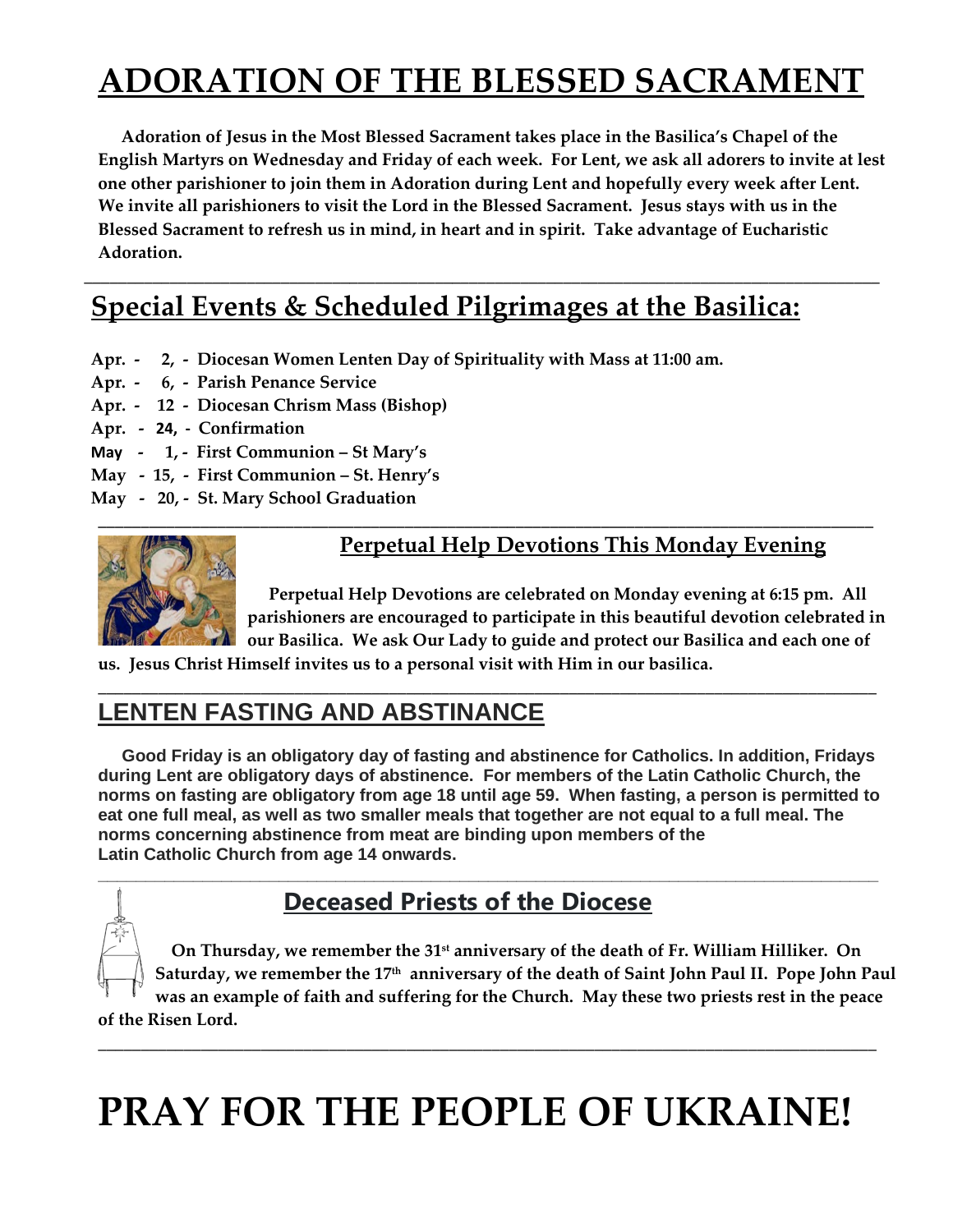## **PILGRIMAGES TO OUR BASILICA**



 **The Basilica of Saint Mary of the Assumption welcomes all visitors encouraging them to come, pray, and enjoy our beautiful church. If you are a member of a group who would like to tour our Basilica or make a spiritual pilgrimage, please let us know how we can be of assistance. We are honored to host visitors and pilgrims to our Basilica.**

**\_\_\_\_\_\_\_\_\_\_\_\_\_\_\_\_\_\_\_\_\_\_\_\_\_\_\_\_\_\_\_\_\_\_\_\_\_\_\_\_\_\_\_\_\_\_\_\_\_\_\_\_\_\_\_\_\_\_\_\_\_\_\_\_\_\_\_\_\_\_\_\_\_\_\_\_\_\_\_\_\_\_\_\_\_\_\_\_\_\_\_\_** 

### **EVENTS AND MASSES FOR THE WEEK**

### **Monday, March 28, The Example 28 and April 1, April 1, April 1, April 1, April 1, April 1, April 1, April 1, April 1, April 1, April 1, April 1, April 1, April 1, April 1, April 1, April 1, April 1, April 1, April 1, Apri**

<sup>D</sup>

| 7:45 am. - Mass                            | 7:45 am. - Mass                        |
|--------------------------------------------|----------------------------------------|
| 12:05 pm. - Mass                           | 8:20 am. - Adoration of the Eucharist  |
| 6:15 pm. - Perpetual Help Devotions        | 9:15 am. - School Mass                 |
| 12:05 pm. - Mass                           | 10:00 am. - Funeral Mass - Ann Gruber  |
| 7:00 pm. - RCIA                            | 12:05 pm. - Mass                       |
|                                            | 6:30 pm. - Reposition of the Eucharist |
| Tuesday, March 29,                         | 7:00 pm. - Stations of the Cross       |
|                                            | 8:00 pm. - Confessions                 |
| 7:45 am. - Mass                            |                                        |
| 12:05 pm. - Mass                           | <u>Saturday, April 2,</u>              |
| 6:30 pm. - Byzantine Diving Liturgy (Mass) |                                        |
|                                            | 9:00 am. - Mass                        |
| <b>Wednesday, March 30,</b>                | 3:30 pm. - Confessions                 |
|                                            | 5:30 pm. - Mass                        |
| 7:45 am. - Mass                            |                                        |
| 8:20 am. - Adoration of the Eucharist      | Sunday, April 3,                       |
| 12:05 pm. - Mass                           |                                        |
| 6:30 pm. - Mass                            | 8:00 am. - Mass,                       |
| 7:00 pm. - Reposition of the Eucharist     | 9:30 am. - Mass – Saint Henry Church   |
|                                            | 10:00 am. - Mass                       |
| Thursday, March 31,                        | 12:00 pm. - Mass                       |

 **7:45 am. - Mass 12:05 pm. - Mass** 

## **LITURGICAL FEASTS OF THE WEEK.**

**\_\_\_\_\_\_\_\_\_\_\_\_\_\_\_\_\_\_\_\_\_\_\_\_\_\_\_\_\_\_\_\_\_\_\_\_\_\_\_\_\_\_\_\_\_\_\_\_\_\_\_\_\_\_\_\_\_\_\_\_\_\_\_\_\_\_\_\_\_\_\_\_\_\_\_\_\_\_\_\_\_\_\_\_\_\_\_\_\_\_** 

Saturday, **April 2,** April 2, Saint Francis of Paola (Hermit)  **Francis founded (1435) the Order of Minims, a congregation of hermits – today numbering 115 religious.** 

**Cemetery - There will be a Cemetery Clean Up Day this Monday March 28 with a back-up date for Wednesday March 30. The project will be from 4:00 to 7:00 pm. Al Lang estimates the cleanup spread mulch time will take approximately 2 hours. Thank you in advance to all who will help.** 

**\_\_\_\_\_\_\_\_\_\_\_\_\_\_\_\_\_\_\_\_\_\_\_\_\_\_\_\_\_\_\_\_\_\_\_\_\_\_\_\_\_\_\_\_\_\_\_\_\_\_\_\_\_\_\_\_\_\_\_\_\_\_\_\_\_\_\_\_\_\_\_\_\_\_\_\_\_\_\_\_\_\_\_\_\_\_\_\_\_\_\_\_**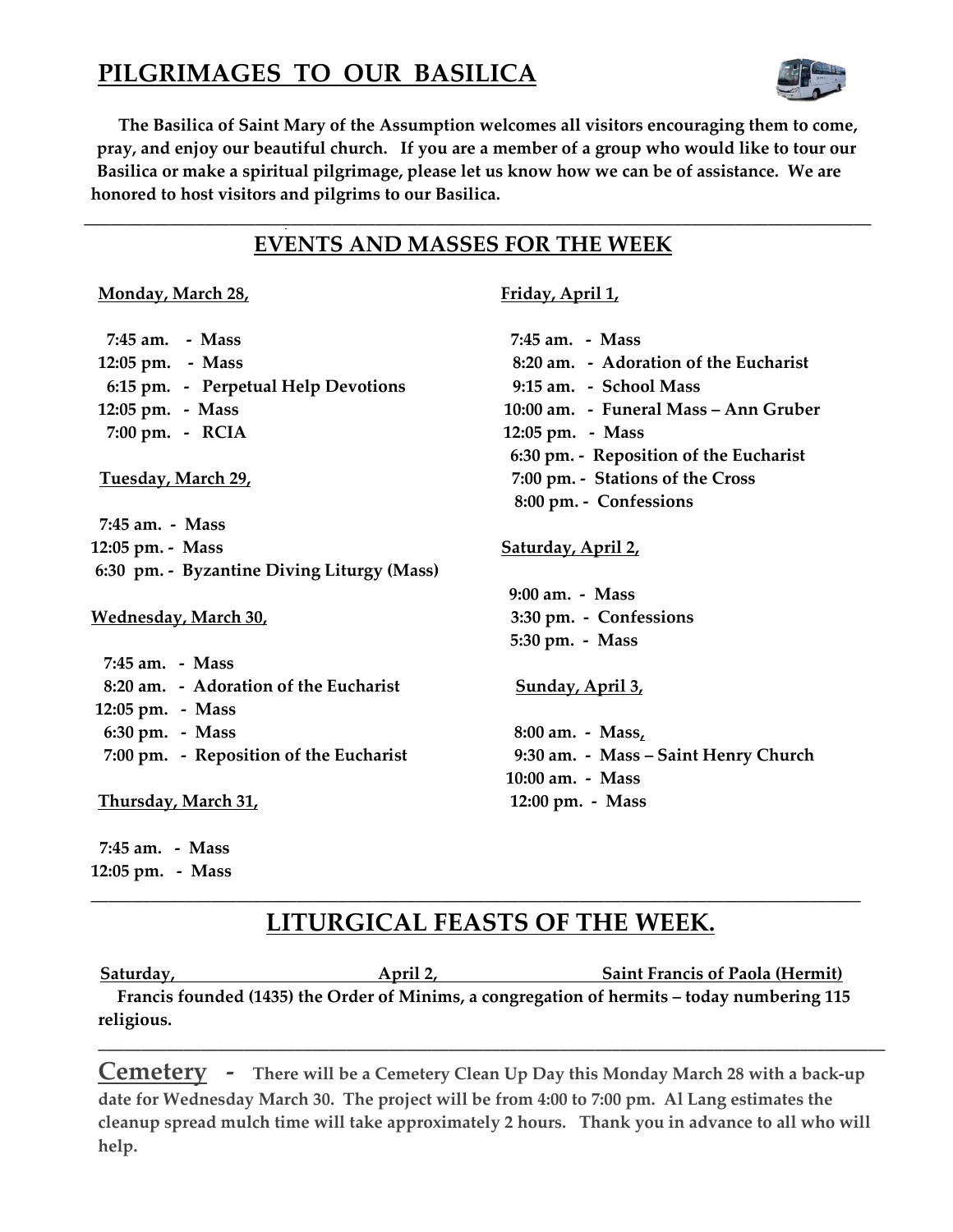

### **THE BASILICA OF SAINT MARY OF THE ASSUMPTION**



**506 4TH STREET • MARIETTA OH 45750 • 740-373-3643**

 **March 27 2022** 

**Dear Parishioners,** 

 **The Sacrament of Reconciliation or Penance is a sacrament of second chances. Also known as the sacrament of conversion, confession, or penance, the Sacrament of Reconciliation forgives sins committed after Baptism. Sin denies God's honor and love, and denies our dignity as sons and daughters of God.** 

 **In spite of sin, God continually calls us back. He leads us back to Himself and to the Church through his grace. This movement is called repentance or conversion; it consists of sorrow for past sins committed and a firm promise not to sin in the future.** 

 **The sacrament of reconciliation consists of a penitent's actions and the priest's absolution. The sacrament allows the penitent the chance for self-honesty, spiritual counseling, and the opportunity to right past wrongs. In the absolution, the priest recognizes the process of conversion in the penitent, and declares it complete. Indeed, sin has been forgiven.**

 **The story of the Prodigal Son was as much a story of transition as it was of second chances. Let us remember that second chances are invitations to transition. Consider the importance of celebrating second chances. Christianity is a lifelong celebration of second chances, not a presumption of God's mercy. That is why we have the Sacrament of Reconciliation, a chance to wipe the spiritual slate clean, a chance to start anew as a child of the Father. If you haven't been to Confession in a while, the Catholic Church wants to welcome you back, and invites you to participate in this beautiful sacrament of healing. Take a step in faith. You'll be surprised about how free you feel after taking part in the Sacrament of Reconciliation. So many Catholics describe incredible feelings of peace, joy, relief, and love that they never expected. Jesus is calling you to experience His mercy in this way too. Be prepared to celebrate Easter.**

 **How long has it been since you received the Sacrament of Reconciliation?** 

 **Sincerely in His Sacred Passion,**

 **Rev. Msgr. John M. Campbell (Rector)**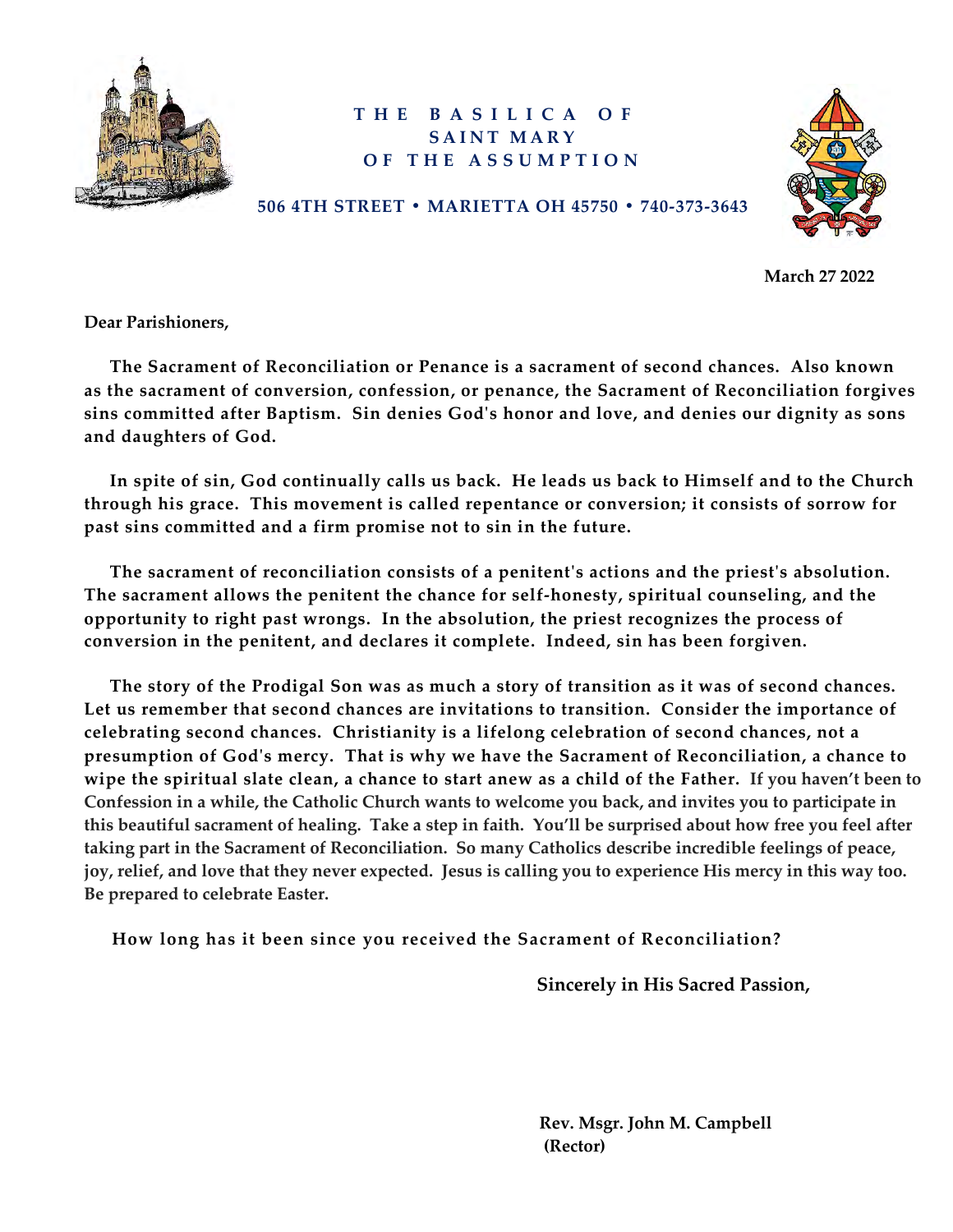## **The Stations of the Cross**

 **Stations of the Cross take place in our Basilica every Friday evening of Lent followed by Benediction of the Blessed Sacrament and the distribution of Holy Communion. Families are encouraged to bring their families and attend this traditional devotion. These Devotions are an attempt to live the events of Jesus' march to His death of Calvary, and to teach our children some of our beautiful traditions and devotions of our Faith.** 

**\_\_\_\_\_\_\_\_\_\_\_\_\_\_\_\_\_\_\_\_\_\_\_\_\_\_\_\_\_\_\_\_\_\_\_\_\_\_\_\_\_\_\_\_\_\_\_\_\_\_\_\_\_\_\_\_\_\_\_\_\_\_\_\_\_\_\_\_\_\_\_\_\_\_\_\_\_\_\_\_\_\_\_\_\_\_\_\_\_\_\_\_\_\_\_\_\_** 

## **Priests bear heaven's promises, cardinal says, at ordination of former Anglican bishop**

 **Cardinal Vincent Nichols of Westminster reflected on the priesthood on Saturday, preaching at the Mass of the priestly ordination of Jonathan Goodall, a former Church of England bishop. In September 2021 Goodall, the Anglican Bishop of Ebbsfleet, announced he was stepping down from that role "in order to be received into full communion with the Roman Catholic Church."**

 **Cardinal Nichols noted that "We come to this ordination at the end of the first week of Lent, seeking 'the one thing necessary', to do the will of God. Lent is the season of the promise of heaven, in which we prepare our hearts to receive afresh the gift of our redemption."**

 **He preached that the priest "is to break open the Word of God, diffusing its light into everyday circumstances, setting before his people the first and best fruits of the heavenly kingdom, the sacred Body and Blood of Christ, a foretaste of the heavenly banquet itself."**

 **A priest is who "lays bare the gifts of heaven, leading the pilgrimage on its heavenly journey, nurturing the assembled people, disclosing the joy and promise of what lies ahead," the cardinal preached. "The priest is to be the effective sign and standard-bearer of those glimpses of heaven. He is to constantly hold before us the promise of the fullness for which we are created, the perfection to which we are summoned, by the words of Jesus himself, to seek above all else. We thank God for the gift of such a priesthood."**

 **Remarking that "every man approaching Catholic priesthood does so in his own particular circumstances," Cardinal Nichols stated that "today we recognize, and rejoice in, this next defining step being made by Jonathan and, indeed, by his family. It's quite a journey, yet I know that it is driven by one sole quest, the desire for that one necessary thing: to live in conformity to the will of God."**

 **We recognize the fruitfulness of Jonathan's ministry in the Anglican Communion as 'truly engendering a life of grace.' We give thanks to God for that ministry, and, therefore, for the continuing ministry of his former friends and colleagues so many of whom hold him in their love and prayers even in this moment of leaving and receiving."**

**"We pray that Jonathan's ministry is now incorporated into the fullness of the priesthood as understood and lived in the Catholic Church. For us this is a gift, and a moment in which we give thanks to all who have fashioned and enriched Jonathan's life and ministry over so many years," the cardinal remarked.**

 **The homily ended with a prayer for unity among Christians, "a unity which can only be achieved in as much as we are purified by the Lord himself. As Cardinal Hume often said, our unity will only be achieved when we are on our knees." Goodall is one of four Anglican bishops received into the Catholic Church in 2021.**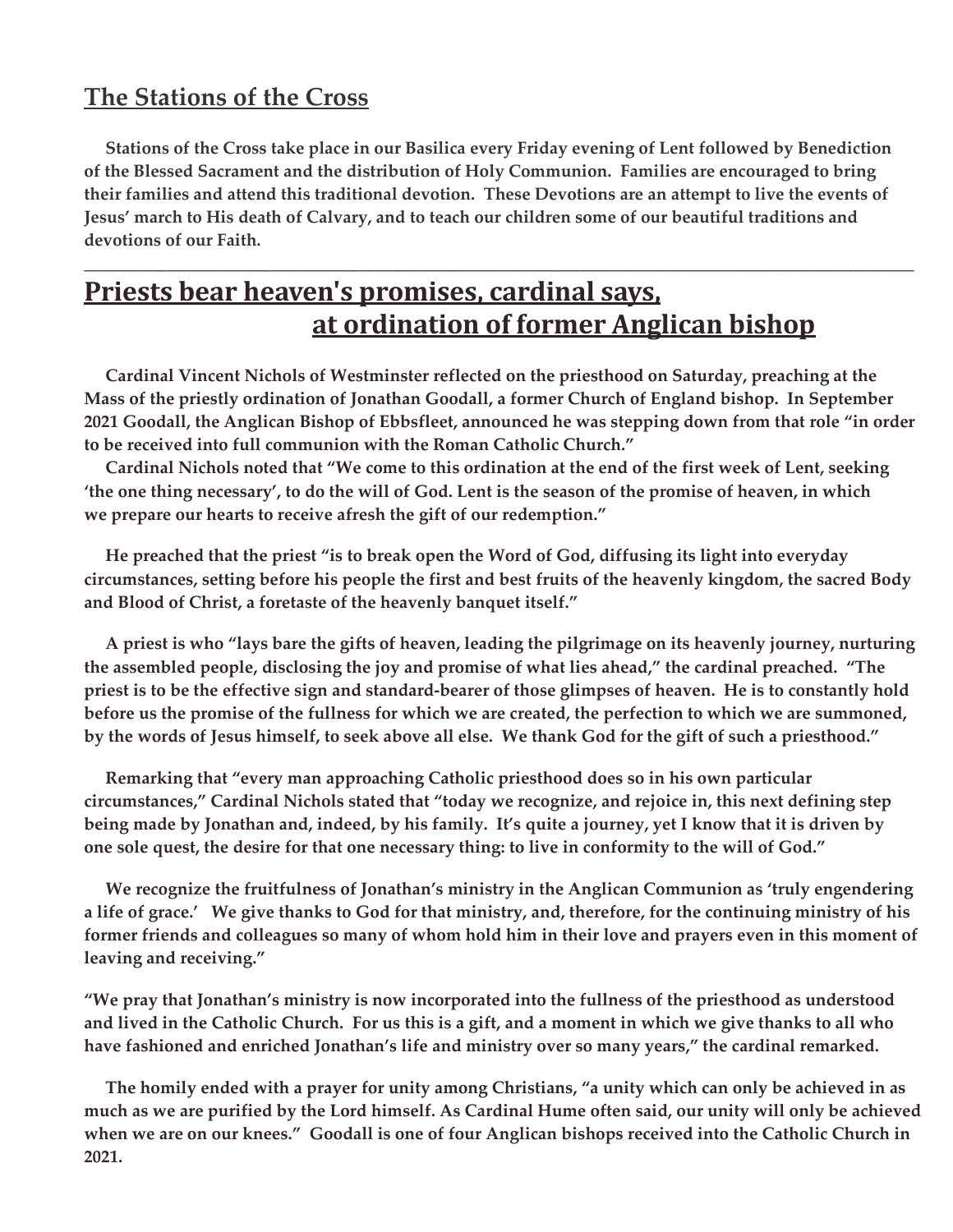## **CHANGES COMING TO THE BASILICA**

 **As of June 1, Fr. Jeremiah will be assigned to Fr. Mark Moore in the parishes of Athens. Fe. Edward Maxfield (Director of Liturgy in the Diocese of Steubenville) will be assigned to the Basilica. Fr, Maxfield was ordained to the priesthood on May 16, 2014. He is presently assigned to Fr. Mark Moore and the parishes he serves. We welcome Fr. Ed to our Basilica parish.** 



### \_\_\_\_\_\_\_\_\_\_\_\_\_\_\_\_\_\_\_\_\_\_\_\_\_\_\_\_\_\_\_\_\_\_\_\_\_\_\_\_\_\_\_\_\_\_\_\_\_\_\_\_\_\_\_\_\_\_\_\_\_\_\_\_\_\_\_\_\_\_\_\_\_\_\_\_\_\_\_\_\_\_\_\_\_\_\_\_\_\_\_\_\_\_\_\_\_ **'Ukraine is fighting,' says Catholic leader after war enters 4th week**



 **De**s**pite continued attacks by Russian forces, Ukraine is fighting, the head of the Ukrainian Greek Catholic Church said on Friday. "Again this night bombs and rockets fell on the heads of peaceful inhabitants," Major Archbishop Sviatoslav Shevchuk [said](http://news.ugcc.ua/en/articles/his_beatitude_sviatoslav_videomessage_march_18_2022_23rd_day_of_war_96128.html) in a March 18 video message. "But Ukraine cannot be scared off," he said. "Ukraine is fighting. Ukraine is fighting for its right to freedom and independence. Ukraine is standing."**

 **He said that Ukrainians continued to pray for their soldiers, who are standing up to the larger Russian army and have stopped it from entering further into Ukraine.** 

**The major archbishop also drew attention to the sacrifices of Ukrainian medical workers. "Today we would like to thank the Lord God for our medics, because we turn to them for help, as if to the first witnesses of human pain," he said, asking for prayers particularly for medical workers, doctors, nurses, and paramedics. He stressed that "medical workers are today perhaps the main targets of various attacks and strikes of the enemy against the peaceful population."**

 **Shevchuk cited information from Ukraine's Ministry of Health, which reported that 117 hospitals and medical buildings have been directly attacked in Ukraine in the last three weeks. Of these, seven have been completely destroyed, he said, adding that 43 emergency service vehicles have been shot at and a number of doctors and medical workers killed.**

 **"Today we would like to thank the Lord God for their heroic service to their people," he said. "Our medics, our doctors continue to save human life in Ukraine. Today we would like to particularly give thanks in prayer for them, for the medics who deliver babies in cold hospitals without electricity, in Chernihiv, in Mariupol, in Kharkiv, and in other besieged cities in Ukraine."**

**The major archbishop also appealed to the World Health Organization, Doctors Without Borders, and other international health organizations to speak out in defense of life in Ukraine. "I thank you for the support you are giving to our medics. But speak your word to the whole world, so that the murder of people in Ukraine ceases immediately," he urged. "Today we ask our Lord, the Healer of our souls and bodies: Bless our medics and doctors, rescue the injured, children, soldiers, elderly. Heal the wounds of Your people. O God, rescue Ukraine."**